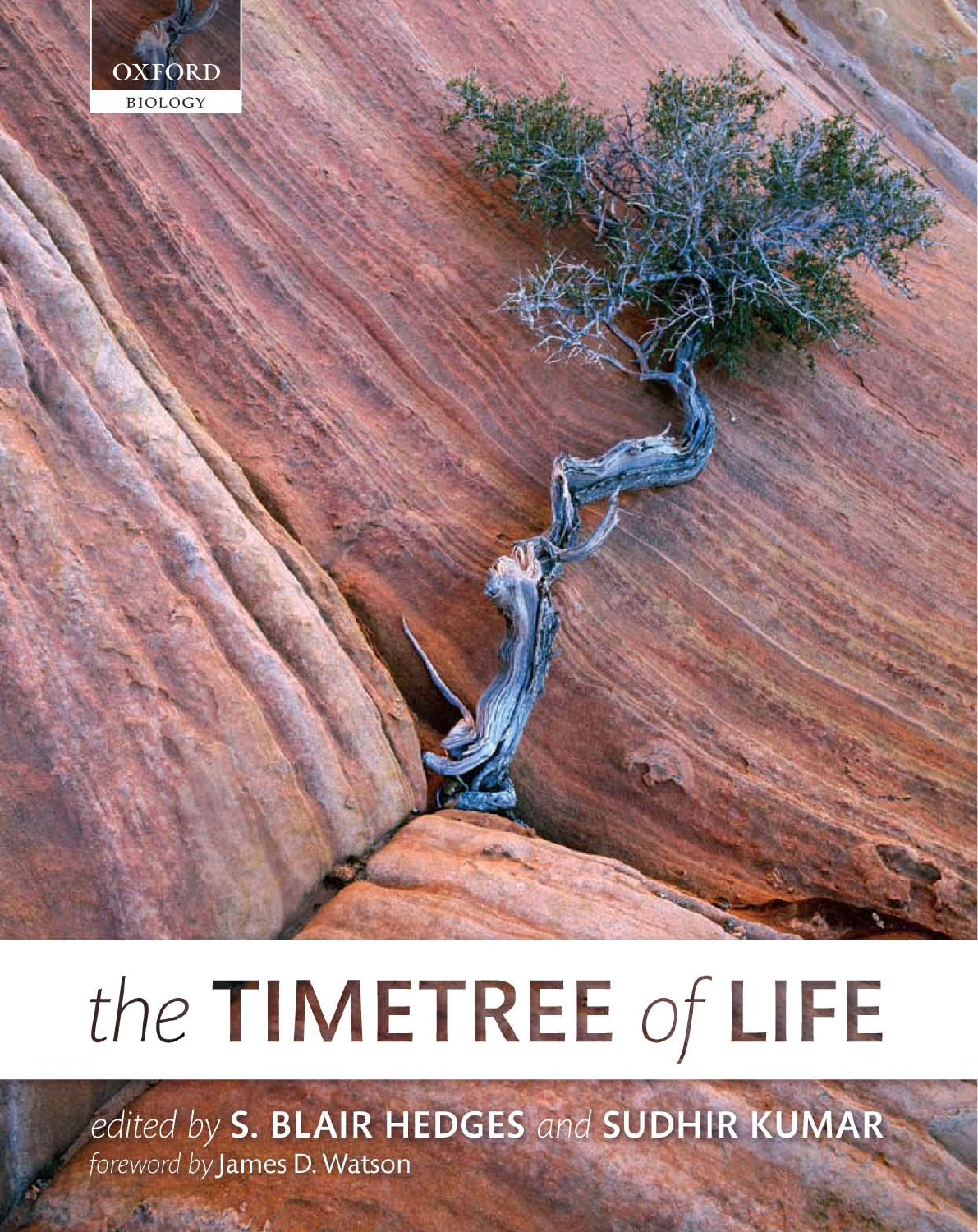# Crocodylians (Crocodylia)

### *Christopher A. Brochu*

Department of Geoscience, University of Iowa, Iowa City, IA 52242, USA (chris-brochu@uiowa.edu).

# Abstract

Crocodylia (23 sp.) includes the living alligators and caimans (Alligatoridae), crocodiles (Crocodylidae), and gharials (Gavialidae). Relatives of Alligatoridae and possibly Gavialidae first appear in the early Campanian of the late Cretaceous (~80 million years ago, Ma), but some molecular estimates place the earliest split within Crocodylia before 150 Ma. Estimating divergences within Crocodylia is complicated by unresolved conflict over how living and extinct gharials are related to alligatorids and crocodylids. If Gavialidae and Crocodylidae are close relatives, their divergence could be anywhere between 20 and 80 Ma.

Crocodylia includes the alligators, caimans, crocodiles, and gharials found throughout the world's tropics (Fig. 1). Twenty-three living species are currently recognized (1), though some probably represent cryptic species complexes  $(2-4)$ . The fossil record of the group extends to the early part of the Campanian (84–71 Ma) and includes over 150 known species, with many more awaiting description (5). They are semiaquatic ambush predators and include the largest living reptiles. Some of these species are used in the exotic leather industry and, as such, are important economic resources for impoverished nations; others are critically endangered. Crocodylians are central to research in developmental biology, osmoregulation, cardiophysiology, paleoclimatology, sex determination, population genetics, paleobiogeography, functional morphology, and reptile genomics. Their dense fossil record, with first appearance data throughout the clade's stratigraphic range, gives us an excellent opportunity to empirically test methods used to estimate divergence times from molecular data (*6*). In this paper, I discuss divergence times within Crocodylia based both on the fossil record and on the nucleotide sequence data.

Virtually all data agree on the monophyly of Alligatoridae, including the two living alligators (*Alligator*) and six or more living caiman species. Among caimans, the dwarf or smooth-fronted caimans (*Paleosuchus*) are basal to other members of the group. There is consensus that 11 species of crocodile (*Crocodylus*) form a clade, with a 12th—the African Slender-snouted Crocodile (*Mecistops cataphractus*)—being basal to either *Crocodylus* or the African dwarf crocodiles (Osteolaemus). The Indonesian False Gharial (*Tomistoma schlegelii*) is universally seen as being closer to crocodiles than to alligators. These groups—Alligatoridae and Crocodylidae—belong to more inclusive groups (Alligatoroidea and Crocodyloidea, respectively) that include extinct relatives of the "families" (*5*).

Relationships among derived caimans and within *Crocodylus* are unclear, but this reflects a lack of resolution in most data sets, probably as a result of the recency of their divergences (7, 8). The only real controversy involves the Indian Gharial, *G. gangeticus*. Morphological data strongly support a distant relationship and comparatively ancient divergence (Mesozoic, minimally 80 Ma) between *Gavialis* and other living crocodylians. *Tomistoma*, based on these data, joins *Crocodylus*, *Mecistops*, and *Osteolaemus* within Crocodylidae. Molecular data sets usually support a close relationship between *Gavialis* and *Tomistoma* and a much more recent divergence between them. In this case, *Gavialis* and *Tomistoma* would form a monophyletic Gavialidae and extant Crocodylidae would be limited to *Osteolaemus*, *Mecistops*, and *Crocodylus* (*5, 9–15*).



Fig. 1 The Gharial (*Gavialis gangeticus*) from the Indian subcontinent. Credit: C. A. Brochu.

C. A. Brochu. Crocodylians (Crocodylia). Pp. 402-406 in *The Timetree of Life*, S. B. Hedges and S. Kumar, Eds. (Oxford University Press, 2009).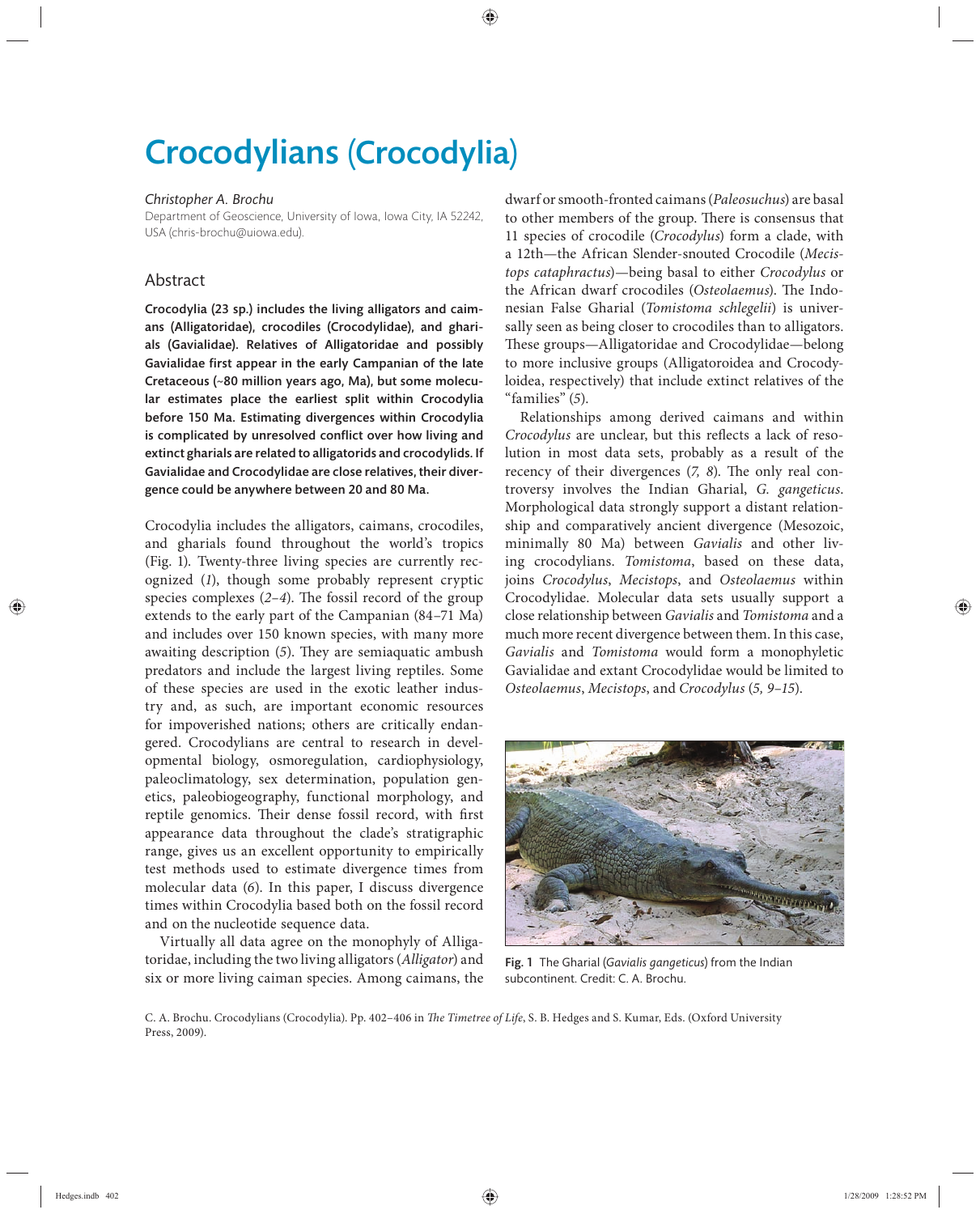

Fig. 2 A timetree of crocodylians (Crocodylia). Divergence times are shown in Table 1.

This complicates efforts to use internal calibration points for the group and compare molecular divergence times with the fossil record. Divergence estimates between *Tomistoma* and *Gavialis* make little sense when their fossil relatives cannot be arranged on the tree. There are what appear to be robust calibration points within the clade, but some of these (e.g., the *Tomistoma*–*Crocodylus* split) make little sense when the fossils bracketing the divergence point exclude lineages that molecular data argue should be included.

Several first appearances within Crocodylia are robust. The oldest alligatorid, *Navajosuchus mooki*, is from the lowermost Paleocene (66–62 Ma). The lineage including *Alligator* was generally localized in North America and Eurasia at a time when non-marine vertebrate sampling is good. Caimans also first appear in the Paleocene (66-56 Ma), albeit with a spottier fossil record. Minimal morphological divergence between the oldest known alligatorids and their closest extinct relatives suggests that the last common ancestor of alligators and caimans lived at or near the Cretaceous–Paleogene boundary, approximately 66 Ma (*16, 17*). Slightly older calibrations used in some analyses (*15, 18*) are based on arbitrary extensions of the fossil date (*17*) and may be close to the origination time, but this is difficult to test.

The tomistomine-crocodyline split can be placed minimally in the Ypresian stage of the Eocene (56–49 Ma) based on the tomistomine *Kentisuchus* and the crocodyline *Kambara*. The degree of disparity among early crocodylids and close relatives is minimal (*19–21*).

Several Campanian (84–71 Ma) alligatoroids are known (*22–25*), and the oldest crocodyloid is from the Maastrichtian (71–66 Ma) (*5*). Older crocodyloid fossils have been reported (*26*), but these are based on fragmentary material that cannot be reliably assigned to Crocodylia. The basal-most alligatoroids and crocodyloids are morphologically very similar, and the fit between stratigraphic and phylogenetic occurrence is good (5). The inference is that their divergence is probably not much earlier than their first fossil appearances. But although the fossil record of late Jurassic (161-146 Ma) and early Cretaceous (146–100 Ma) crocodyliforms is excellent, the record through the middle Cretaceous, especially of close relatives of Crocodylia, is much less complete (*27*). Phylogenetic uncertainty over *Gavialis* and its putative fossil relatives also complicates the situation.

These dates are consistent with molecular clock estimates based on distance data (*28, 29*). *Gavialis* is the only exception—most (though not all) molecular data posit a Cenozoic (66–0 Ma) divergence between them (Table 1, Fig. 2). This differs from most prominent conflicts between molecular and morphological data; in most cases, molecular data suggest substantially older divergences than the fossil record suggests. In this case, molecular estimates are tens of millions of years younger than the earliest known fossils. For this reason, the phylogenetic identity of Cretaceous and Paleocene gavialoids is controversial (*9, 30*).

Application of quartet dating to several mitochondrial genes showed a strong relationship between the ages of the internal calibrations used and the resulting estimate of divergence time between alligatorids and crocodylids. In all cases, two internal calibration points were used: one within Alligatoridae and another within Crocodylidae. Estimates based on post-Eocene calibrations are uniformly younger than those in which one or both calibration points was of Eocene age or older. Estimates based on two calibrations of very different age-one within the past 30 million years and one older than 50 million years—are usually close to the Campanian first appearance datum (*6, 31*).

Recent studies based on mitogenomic data resulted in widely different divergence estimates for the same nodes. The first (14) used nonparametric rate smoothing (NPRS), penalized likelihood (PL), and Bayesian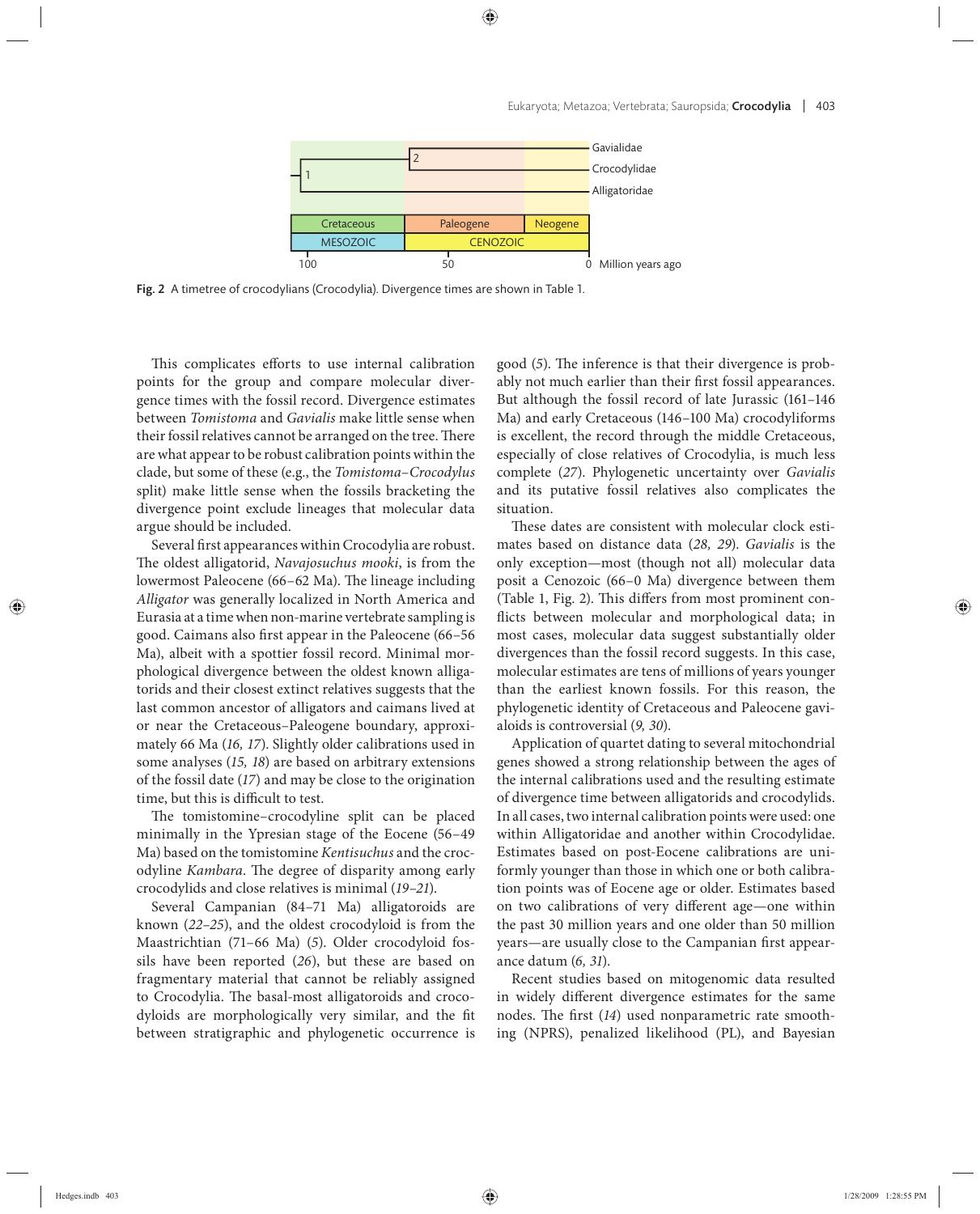| <b>Timetree</b> |                 |                              |             |                   |                          | <b>Estimates</b> |                    |             |              |             |              |  |
|-----------------|-----------------|------------------------------|-------------|-------------------|--------------------------|------------------|--------------------|-------------|--------------|-------------|--------------|--|
| Node            | Time            | Ref. (6)(a)<br>Ref. (6)(b)   |             |                   | Ref. (6)(c)              |                  | Ref. (14)(a)       |             | Ref. (14)(b) |             | Ref. (15)(a) |  |
|                 |                 | Time                         | <b>Time</b> |                   | Time                     | <b>Time</b>      | CI                 | Time        | CI           | <b>Time</b> | CI           |  |
| 1               | 102.6           | 41.0<br>71.0                 |             |                   | 107.0                    | 137.0            | 144-130            | 164.0       | 184-144      | 101.0       | 104-98       |  |
| $\overline{2}$  | 63.8            | $\overline{\phantom{a}}$     |             | $\qquad \qquad -$ | $\overline{\phantom{a}}$ | 74.0             | $80 - 68$          | 85.0        | $101 - 69$   | 47.0        | $50 - 44$    |  |
|                 |                 |                              |             |                   |                          |                  |                    |             |              |             |              |  |
| <b>Timetree</b> |                 | <b>Estimates (Continued)</b> |             |                   |                          |                  |                    |             |              |             |              |  |
| Node            | Time            | Ref. (15)(b)                 |             |                   | Ref. (15)(c)             |                  | Ref. (16)(a)       |             | Ref. (16)(b) |             | Ref. (16)(c) |  |
|                 |                 | <b>Time</b>                  | CI          | <b>Time</b>       | CI                       | <b>Time</b>      | CI                 | <b>Time</b> | CI           | <b>Time</b> | CI           |  |
| 1               | 102.6           | 97.0                         | 102-92      | $\overline{a}$    | 106-100                  | 33.0             | $39 - 27$          | 42.0        | $48 - 36$    | 55.0        | $76 - 34$    |  |
| $\overline{2}$  | 63.8            | 49.0                         | $54 - 44$   | 49.0              | $53 - 45$                | $\overline{a}$   |                    |             |              |             |              |  |
|                 | <b>Timetree</b> |                              |             |                   |                          |                  |                    |             |              |             |              |  |
|                 |                 | <b>Estimates (Continued)</b> |             |                   |                          |                  |                    |             |              |             |              |  |
| Node            | <b>Time</b>     | Ref. (16)(d)                 |             |                   | Refs. (10, 32) (a)       |                  | Refs. (10, 32) (b) |             |              |             |              |  |
|                 |                 | Time                         | CI          | Time              | <b>CI</b>                | <b>Time</b>      | <b>CI</b>          |             |              |             |              |  |
| 1               | 102.6           | 78.0                         | $99 - 57$   | 112.0             | 116-110                  | 147.0            | 155-142            |             |              |             |              |  |
| 2               | 63.8            | $\overline{a}$               |             |                   | -                        | 73.0             | $78 - 71$          |             |              |             |              |  |

Table 1. Divergence times (Ma) and their confidence/credibility intervals (CI) within Crocodylia.

Note: Node times in the timetree represent the mean of time estimates from different studies. In ref. (6), time estimates were generated from the quartet analysis of four mitochondrial genes with both calibrations from the Neogene (a), with one Neogene and one Paleogene calibration (b), and with calibrations both from the Paleogene (c). In ref. (14), NPRS (a) and Bayesian (b) analyses of mitogenomic amino acid sequences were conducted. In ref. (15), estimates from PL (a), NPRS (b), and Bayesian (c) analyses on mitogenomic amino acid sequences using an internal calibration are shown; additional analyses using nucleotide sequences or excluding the internal calibration are very similar. In ref. (16), PL estimates from nucleotide (a, b) and amino acid (c, d) alignments and based on one (a, c) or five (b, d) calibration points are shown. Refs. (13, 42) report NPRS studies of two nuclear and four mitochondrial genes where Gavialis was excluded (a) and included (b).

methods. It estimated a gavialid–crocodylid divergence near fossil predictions (albeit with a different topology), and the *Gavialis–Tomistoma* divergence (36–48 Ma) postdates current fossil evidence, but other estimates were substantially older (Table 1), including a late Jurassic (161–146 Ma) alligatorid–crocodylid split.

The second study (15) was similar to its predecessor, but with improved taxon sampling and an internal calibration point (alligator–caiman) for some analyses. Recovered dates were much younger than in the preceding mitogenomic analysis, including a *Gavialis-Tomistoma* divergence of 28-22 Ma (Table 1). The alligatorid– crocodylid divergences were slightly older than fossil first appearances  $(\sim 100$  Ma).

These two studies were operationally very similar. They used similar mitogenomic data and dating methods. Outgroup sampling was nearly identical, and they used the same external calibration points. Estimates in the second study (15) did not change appreciably when the alligator–caiman calibration was excluded. The most significant difference appears to be the lower bound of one of the external calibration points (marsupial– eutherian), which was cut from 174 Ma (*14*) to 138 Ma (15). This may have inflated the divergence estimates in the earlier study and reinforces the importance of calibration choice in molecular divergence time estimation.

Dates reported from *RAG1* data using PL (*18*) appear anomalous at first. As with the mitogenomic studies, a relationship between estimate and calibration choice was noted; but aligned nucleotides put the alligatorid– crocodylid split between 42 and 33 Ma (Table 1) and the alligator-caiman split between 21 and 17 Ma. Fossil first appearances are two to three times older. But when analyzed as amino acid sequences, 95% confidence intervals around dates estimated for the same divergence points either include, or come close to including, first appearances from fossils (Table 1). This is in contrast to the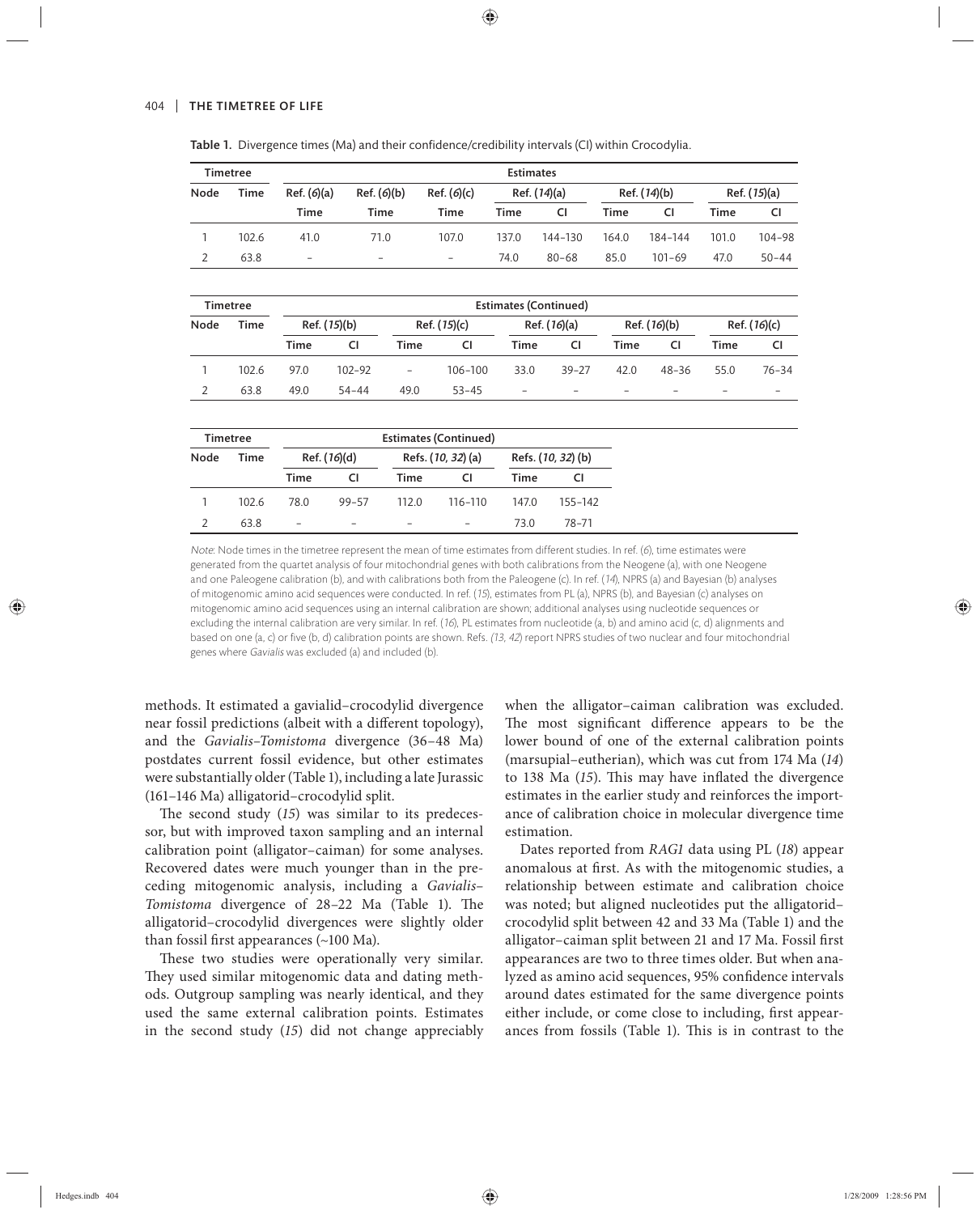second mitogenomic study (15), which found no significant difference between estimates from nucleotide and amino acid sequences.

Additional NPRS estimates were obtained for the alligatorid–crocodylid split using a data set (12 taxa, 3667 basepairs) combining nuclear (*RAG1* and c-*mos*) and mitochondrial (*12s*, *16s*, cytochrome *b*, *tRNAglu* with a flanking portion of *nd6*) genes (10, 13, 32) that can be analyzed using the same model ( $HKY + G + I$ ). The dates were obtained using r8s, version 1.71 (*33*).

Two sets of dates were obtained. The first considered trees in which *Gavialis* was excluded, and only the alligatorid–crocodylid divergence time was estimated. The second was based on trees including *Gavialis* as the closest relative of *Tomistoma*, and two dates—the basal split within Crocodylia and the crocodylid–gavialid split—were estimated. In the first case, four internal constraints were used: *Alligator mississippiensis–Alligator sinensis* (20 Ma), *Alligator–*caiman (64 Ma), *Tomistoma– Crocodylus* (54 Ma), and *Osteolaemus–Crocodylus* (30 Ma). When *Gavialis* was included in the analysis, the *Tomistoma-Crocodylus* calibration was not used. The calibrations were used as upper temporal constraints rather than fixed points.

The resulting estimates for the alligatorid-crocodylid split depend on whether *Gavialis* is included. Trees excluding *Gavialis* put the alligatorid–crocodylid split at ~112 Ma, and trees including it put the same split at  $\sim$ 147 Ma. There are several factors that might explain this disparity, including asymmetry in the distribution of calibrations. Alligatorids often have longer branches and higher rates of evolution than crocodylids, and relative rate tests often reject a single-rate model for Crocodylia (9, 11, 31). This is true for the data set analyzed here. Because the *Crocodylus–Tomistoma* calibration point was not used when *Gavialis* was included, the resulting trees relied more heavily on calibrations from among alligatorids.

If we take the more ancient mitogenomic estimates literally, there are surprisingly few stratigraphic implications. The fossil record, read literally, shows no drop in diversity at the Cretaceous–Paleogene boundary (*34,*  35). Molecular divergence estimates would draw multiple extant lineages back to the Cretaceous, indicating increased survivorship across a boundary that, for the group in question, already shows a high level of survivorship. They would, however, diminish the apparent drop in crocodylian diversity during the late Eocene and Oligocene, followed by an increase in diversity during the early Miocene (*27*).

The most important implication comes from younger rather than older molecular dates. Many putative gavialoids and tomistomines predate molecular estimates of their divergence (*15, 29, 36*) by tens of millions of years. We continue to reevaluate these fossils, but for now they continue to support a minimum divergence of 80 Ma between *Gavialis* and *Tomistoma*, even if they are constrained as closest living relatives (*13, 37*).

Extension of basal divergences to the late Jurassic or early Cretaceous brings them within the time frame of Gondwanan breakup. It would be tempting to argue that early divergences lend support to a vicariance model for crocodylian historical biogeography. However, the biogeographic distribution of crocodylians, with or without fossils, does not match a vicariant pattern (*38*). Most extant lineages are fully capable of withstanding exposure to salt water (*39*), and whether one relies on the preferred morphological or molecular tree, branching order is inconsistent with plate tectonic history. Dispersal remains the best explanation for the distribution of most crocodylian clades.

### Acknowledgments

I thank A. Janke, L. Densmore, J. Gatesy, P. S. White, R. Willis, D. Ray, and R. McAliley for access to sequence data. This work was supported by the U.S. National Science Foundation.

## References

- 1. J. P. Ross, *Crocodiles—Status Survey and Conservation Action Plan*, 2nd ed. (International Union for the Conservation of Nature, Gland, Switzerland, 1998).
- 2. G. Amato, J. Gatesy, in *Molecular Ecology and Evolution: Approaches and Applications*, B. Schierwater, B. Streit, G. P. Wagner, R. DeSalle, Eds. (Birkhäuser Verlag, Basel, 1994), pp. 215–226.
- 3. D. A. Ray, P. S. White, H. V. Duong, T. Cullen, L. D. Densmore, in *Crocodilian Biology and Evolution*, G. Grigg, F. Seebacher, C. E. Franklin, Eds. (Surrey Beatty and Sons, Sydney, 2001), pp. 58–63.
- 4. A. Schmitz *et al.*, *C. R. Palevol.* **2**, 703 (2003).
- 5. C. A. Brochu, *Ann. Rev. Earth and Planet. Sci.* **31**, 357 (2003).
- 6. C. A. Brochu, *Evolution* **58**, 1375 (2004).
- 7. C. A. Brochu, L. D. Densmore, in *Crocodilian Biology and Evolution*, G. Grigg, F. Seebacher, C. E. Franklin, Eds. (Surrey Beatty and Sons, Sydney, 2001), pp. 3–8.
- 8. L. R. McAliley *et al.*, *Mol. Phylogenet. Evol.* **39**, 16 (2006).
- 9. J. Harshman, C. J. Huddleston, J. P. Bollback, T. J. Parsons, M. J. Braun, *Syst. Biol.* **52**, 386 (2003).